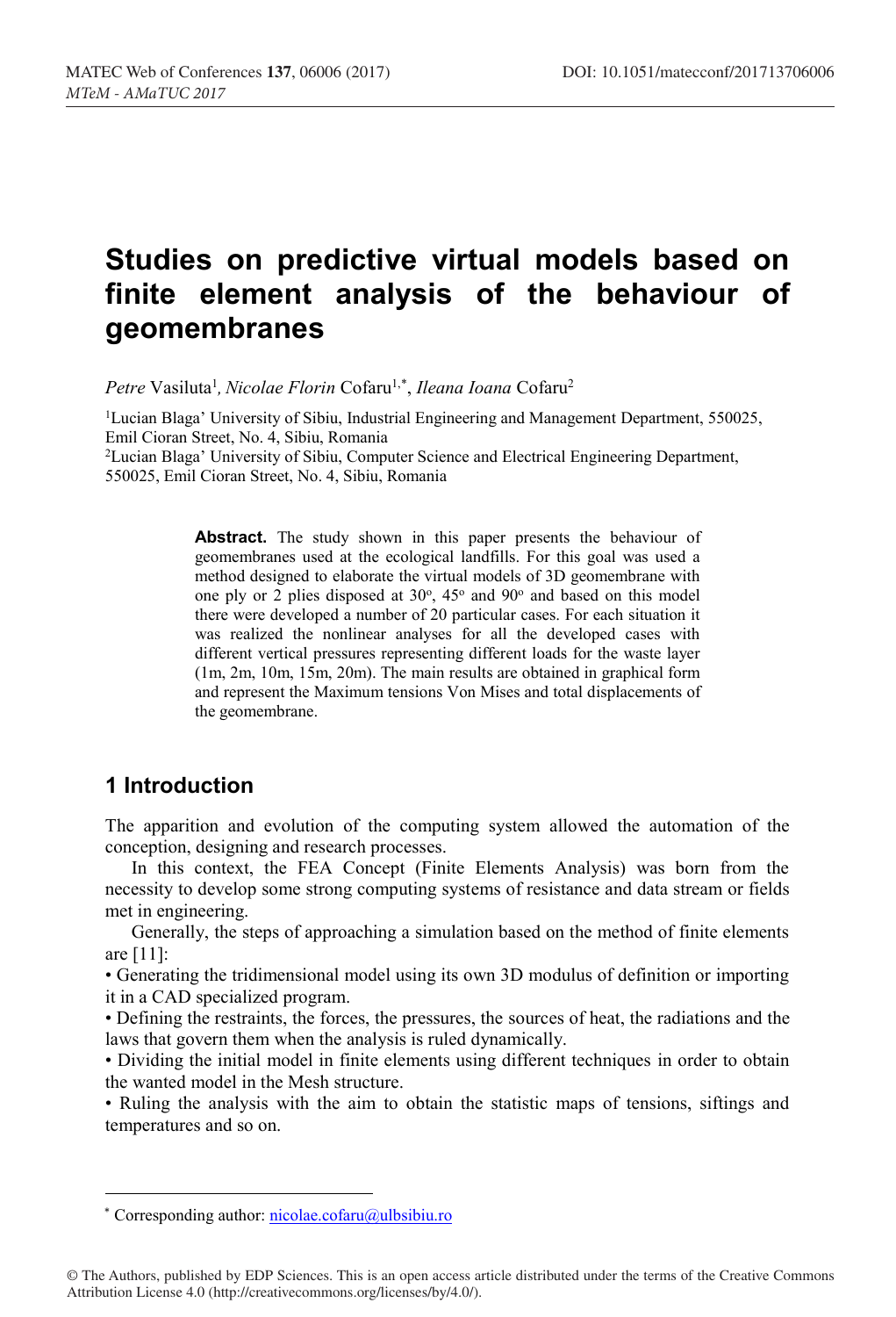Generally, the resulted maps regarding the static analysis and the films and the dynamic analysis express [11]:

• The stress obtains by the algorithm von Mises offering information on the charging of finite elements compared to the outside force.

• The strain of the mechanical system which reveals the lengths.

• The strain energy which offers information on the energetic consume needed to obtain the deformation status.

• The displacement which offers information on the variation of the defined nods.

In Romania the use of geosyntetic materials for construction works is regulated by MTCTNP 075/2002. The works of storage of waste and the use of geomembranes and geocomposits is regulated by Governmental Decision 162/2002 and the Technical Norms of the MAPM approved by Order 1147/2002.

In the entire world a lot of tests and studies were realized [1, 2, 3, 6, 9, 10] on the subject of the use of geomembranes. In a work [4] the use of protection materials installed on the geomembrane trough the experimental study was described.

In another study presented in the paper [5] the tension of encounter made in the system of the ecological deposit was analysed. The tension of encounter is due mainly to the weight of the body part elements of the ecological deposit and it varies. The phenomena of encounter between layers was also studied.

Another direction was given in a paper [7], which presented the classical lab tests analysing the puncturing effect which appears due to the sand layer currently placed on top of the geomembrane. In the tests, the liquid pressure was also taken into consideration.

In a paper [8], it was evaluated what was the mechanical answer of two polymeric geomembranes of PVC and polyethylene of 1,5 mm of high density, describing the phenomena in a proper mathematics model.

After analysing this worldwide published studies, it resulted the need to study the geomembrane actions when assembling and developing an ecological storage.

In this context, the current paper presents different studies using the finite element method which synthesizes the behaviour of the geomembrane submitted to different charges given by different thickness of waste pushing on it. A special attention has been offered to the plies that inevitably occur when mounting the geomembrane. These plies could have important consequences regarding the functioning and impermeability of the ecological landfill.

### **2 Virtual shaping and analysis with solid element of the geomembrane**

The virtual model of the geomembrane was conceived in the Design Modeller Application, application that is a predecessor of the AnysWorkbench Application.



Fig. 1. A - Making the membrane surface; B - Making solid model of the membrane with a single ply.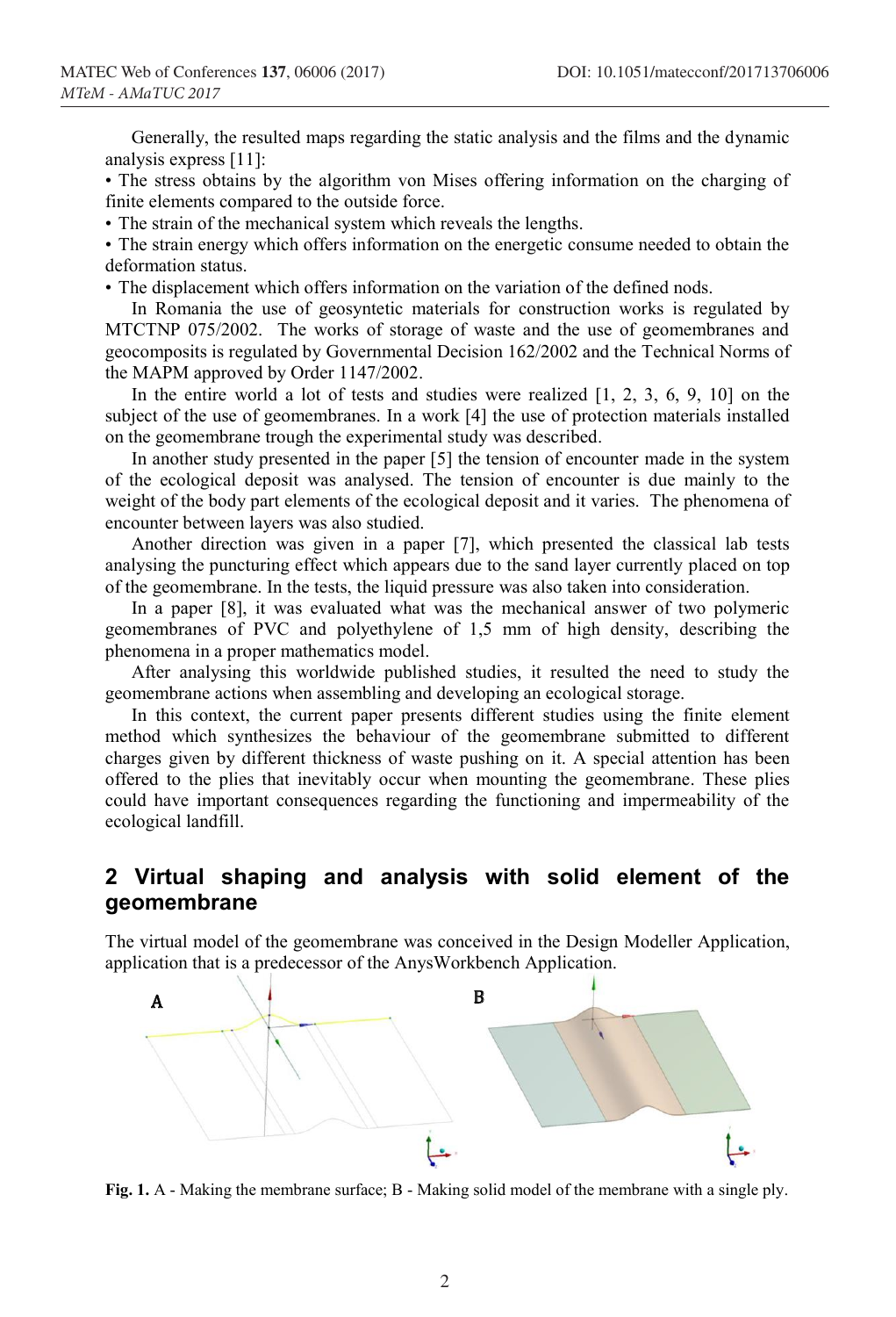In order to realize the geomembrane model with one ply, it was used a sketch and then every 2 plies models used different realization methods.

In order to achieve the 3D model, the first step is to draw in the coordinates system XY the 2D model Sketch, a curve line with a height of 57 mm (height of the ply). The sketch (figure 1A) realized in the pre-processor Design Modeller represents the contouring shape of the geomembrane ply.



**Fig. 2.** A - "*Ground*" component; B- Virtual model geomembran1 (1ply) – "*Ground*".



Fig. 3. A – The rotation of the ply at -  $30^{\circ}$ ; B - The model of the geomembrane with 2 plies arranged at 30° and "Ground".

The surface of the geomembrane was conceived using the commands Line from Sketch and Extrude and then defining in solid by extrusion at 2 mm (figure 1.B). A contact on the surface of the geomembrane was imposed in order to make the analysis in such a manner that it won't go in one Direction-Y. This component, which was a simple plate with the same exterior dimensions like geomembrane, will be called Ground (figure 2A). The 2 components can be distinguished by their colour and position in figure 2.B. It is important to mention that the surface of the model is  $1m^2$  (1m x 1m) and the thickness both of the geomembrane and of the Ground component is 2 mm. In this way the surface of the ply geomembrane solid model was realised (figure 2B).

For achieving the virtual models for the geomembranes with 2 plies arranged at  $30^{\circ}$ ,  $45^{\circ}$ and 90°, special functions were used:

- Move for rotation of the plies at different angle.
- Substract Boolean operation.
- Fblend for rounded of the new components.
- Repair for a detailed checking of the consistence of the components.

In figure 3.A the rotation of the ply at the  $30^{\circ}$  is shown and in figure 3.B it is presented the model of the geomembrane with 2 plies together with "Ground" element.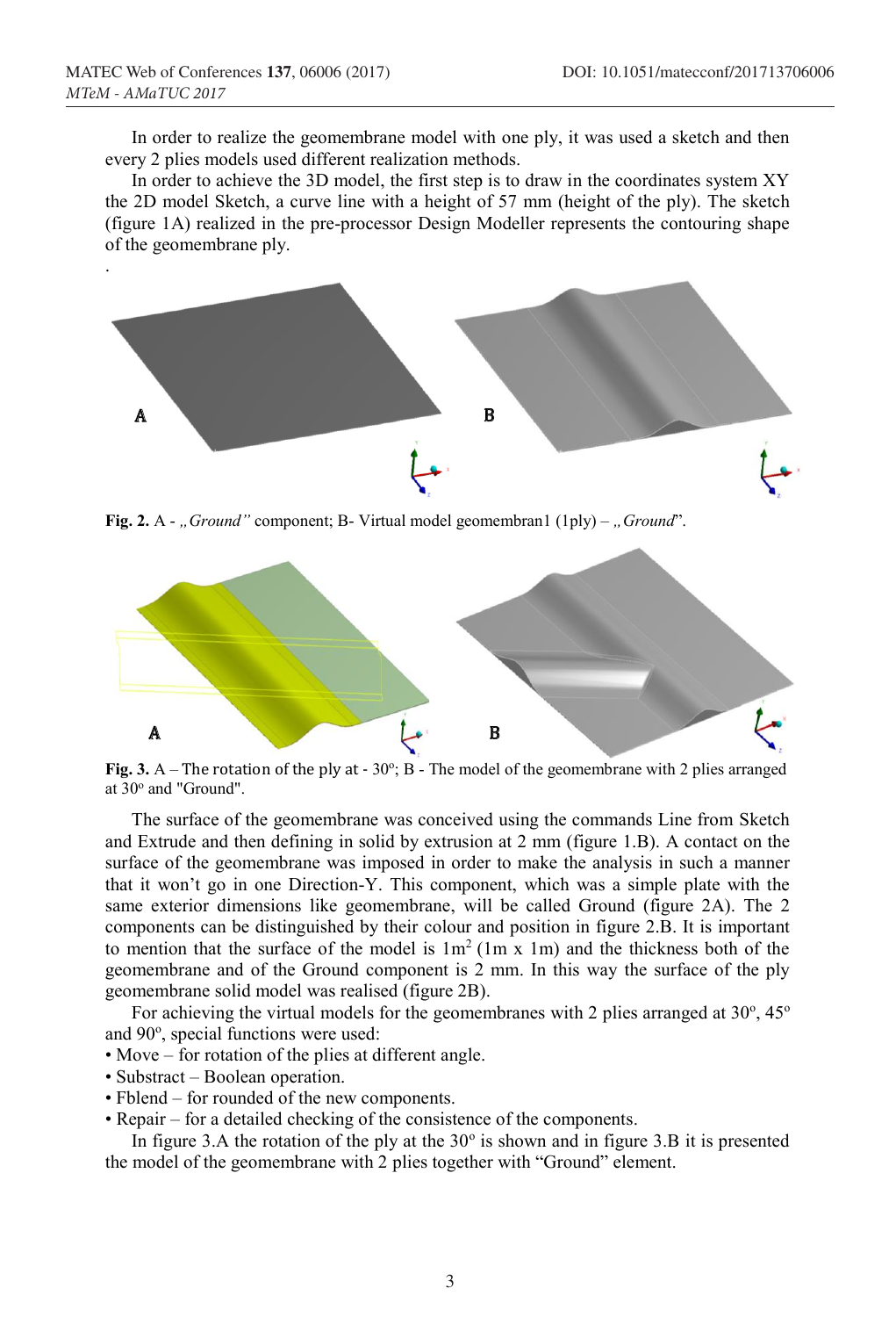In the same way, the others 3D models of the geomembranes with 2 plies disposed at 30°, 45° and 90° were achieved. In order to achieve a nonlinear static analysis with shell elements these 3D models used were suitable.

#### **3 Nonlinear analysis of the geomembrane with 2 plies**

In the following, the elaboration of the nonlinear static analysis for the geometric model of the 2 plies 30˚ geomembrane with shell elements will be presented. The 2 components were placed in a global XYZ system in order to correctly place the degrees of freedom of the 2 components.

The discretization of the geometric model in nods and elements was realized with 186 Solid hexahedric elements and 187 Solid tetraedic elements, both solid elements with middle nods. The middle nods are necessary in order to better approximate the results.

The Sweep method was used in order to discretize the elements for the Ground component, automatically controlling the formation direction of the source elements to the interest area.

For the encounter zones of ply surfaces, due to the fact that they are hard to discretize, advanced discretization methods were used, like HexDominant and PatchConforming, those being methods used to encounter the hexaedric and tetraedic elements. In order to obtain an efficient discretization the 10 mm and 20 mm dimensions were used.

Following the solving of the nods and elements network, 42. 731 nods and 15. 125 elements resulted (figure 4).









In order to realize this analysis, the limit conditions used were:

• Virtual time for run of the analysis was set at 1 sec.

• The solver was set as one being the iterative type using PCG method ("Preconditioned Conjugate Gradient") level 2.

• Constraining the "ground component" using the commands "Fixed Support" on the bases surfaces,  $DOF = 0$  (degree of freedom).

•Applying a Normal uniform distributed pressure on the superior surfaces of the geomembrane with a value dependent of the height of the waste (1m, 2m, 10m, 15m, 20m) (figure 5).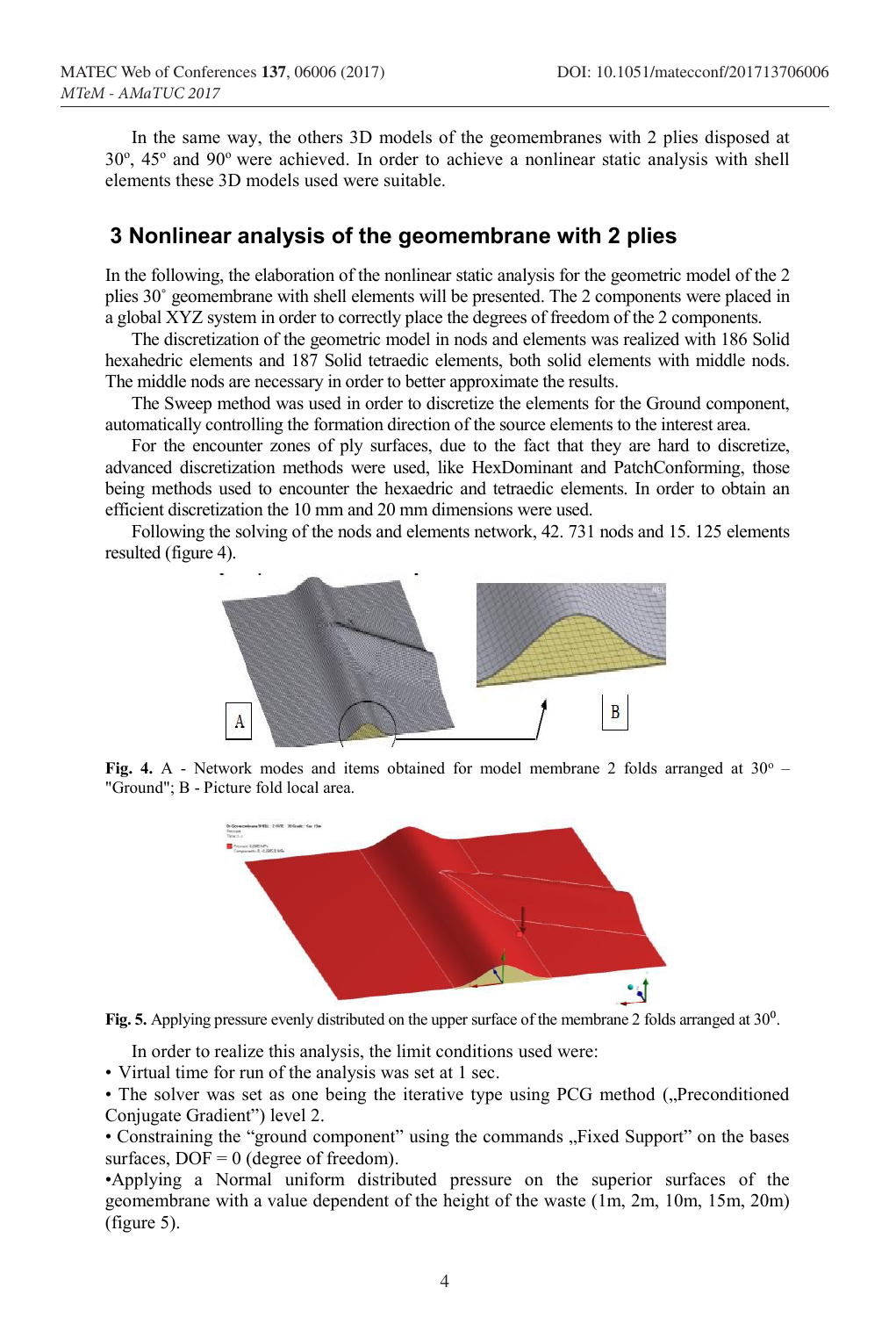• Constraining the geomembrane on the exterior lines (parallel with the ply) using also the command Fixed Support.

• Constraining the lateral surfaces of the geomembrane with the support "Frictionless Support", blocking in this way the movement on the perpendicular direction.

The characteristics of the isotropic material used for the geomembrane are shown in Figure 6. The image is the caption from simulation module "Data Engineering".

| Properties of Outline Row 3: Polyethylene |                                                             |                                                             |                                          |  |  |  |  |
|-------------------------------------------|-------------------------------------------------------------|-------------------------------------------------------------|------------------------------------------|--|--|--|--|
|                                           | A                                                           | B                                                           | c                                        |  |  |  |  |
| $\mathbf{1}$                              | Property                                                    | Value                                                       | <b>Unit</b>                              |  |  |  |  |
| $\overline{2}$                            | ħ<br>Density                                                | 1020                                                        | $\overline{ }$<br>kg m^-3                |  |  |  |  |
| 3                                         | ħ<br>Isotropic Secant Coefficient of Thermal Expansion<br>Ξ |                                                             |                                          |  |  |  |  |
| 4                                         | Coefficient of Thermal Expansion                            | 0.00176                                                     | $\overline{\phantom{a}}$<br>$C^{A-1}$    |  |  |  |  |
| 5                                         | ħ<br>Reference Temperature                                  | 22                                                          | $\overline{ }$<br>c                      |  |  |  |  |
| 6                                         | Z<br><b>Isotropic Elasticity</b><br>$\equiv$                |                                                             |                                          |  |  |  |  |
| 7                                         | Derive from                                                 | $\blacktriangledown$<br>Young's Modulus and Poisson's Ratio |                                          |  |  |  |  |
| 8                                         | Young's Modulus                                             | 2000                                                        | $\overline{\phantom{a}}$<br>MPa          |  |  |  |  |
| 9                                         | Poisson's Ratio                                             | 0.394                                                       |                                          |  |  |  |  |
| 10                                        | <b>Bulk Modulus</b>                                         | 3.1447E+09                                                  | Pa                                       |  |  |  |  |
| 11                                        | <b>Shear Modulus</b>                                        | 7.1736E+08                                                  | Pa                                       |  |  |  |  |
| 12                                        | ħ<br>Tensile Yield Strength                                 | 63                                                          | $\overline{ }$<br>MPa                    |  |  |  |  |
| 13                                        | ?≠<br>Compressive Yield Strength                            | 0                                                           | $\overline{\phantom{a}}$<br>MPa          |  |  |  |  |
| 14                                        | ħ<br>Tensile Ultimate Strength                              | 33                                                          | $\overline{ }$<br>MPa                    |  |  |  |  |
| 15                                        | ?<br>Compressive Ultimate Strength                          | 0                                                           | $\overline{\phantom{a}}$<br><b>MPa</b>   |  |  |  |  |
| 16                                        | 12<br><b>Isotropic Thermal Conductivity</b>                 | 0.2256                                                      | $\overline{ }$<br>W m^-1C^-1             |  |  |  |  |
| 17                                        | r<br>Specific Heat                                          | 1386                                                        | $\overline{\phantom{0}}$<br>J kg^-1 C^-1 |  |  |  |  |

**Fig. 6.** The characteristics of the isotropic material used for the geomembrane.

For the results set the following values were extracted: Total displacement, Equivalent total strain, Maximum equivalent Von Mises Stress, Maximum principal stress, Minimum principal stress.

In figure 7 it is shown the map of the Maximum equivalent Von Mises Stress.

The area of interest and importance is the maximum stress Von Mises and total displacement of the membrane. Due to the pressure imposed by 0.0192 MPa, total displacement is 25.38 mm and the maximum value calculated for maximum tension membrane is equivalent to 29.82 MPa.



Fig. 7. Maximum equivalent Von Mises Stress.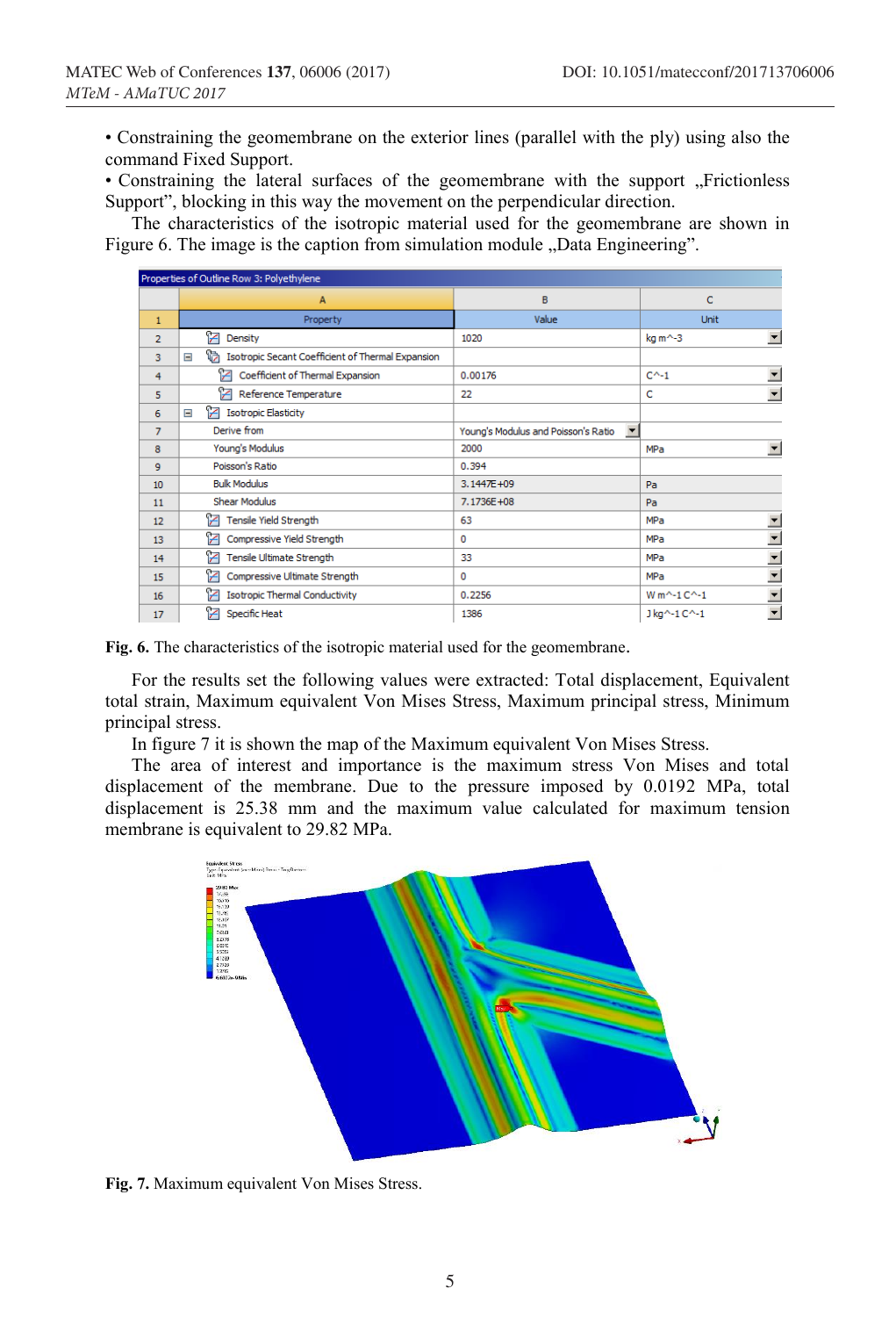These values were obtained at the analysis of the  $30^{\circ}$ , 2 plies geomembrane model with Shell elements for the application of the tension given by the waste layer with the 1m length. The 0.192 MPa tension is applied on a  $1m<sup>2</sup>$  surface of the geomembrane. The values obtained for the 5 analyses with the respective tensions and waste layers of 1m, 5m, 10m, 15m, and 20m for the total deformation, Equivalent Total Strain and the Equivalent Total Strain can be found in Table 1.

**Table 1.** Values obtained for the 5 cases developed membrane with 2 plies arranged at  $30^{\circ}$  analysed with shell element.

| H                                               | <b>PESD</b><br><b>DET</b><br>DT |                 | <b>TME</b> |       |  |  |  |
|-------------------------------------------------|---------------------------------|-----------------|------------|-------|--|--|--|
| [m]                                             | [MPa]                           | [mm/mm]<br>[mm] |            | [MPa] |  |  |  |
|                                                 | 0,0192                          | 25,38           | 0,0375     | 29,82 |  |  |  |
| 5                                               | 0,0961                          | 35,99           | 0,0599     | 39,73 |  |  |  |
| 10                                              | 0,1923                          | 41,13           | 0,9973     | 57,01 |  |  |  |
| 15                                              | 0,2885                          | 45,78           | 0,1279     | 60,14 |  |  |  |
| 20                                              | 0,3846                          | 47,69           | 0,1413     | 66,14 |  |  |  |
| <b>H</b> - height layer of waste;               |                                 |                 |            |       |  |  |  |
| <b>ESDP</b> - pressure from the layer of waste; |                                 |                 |            |       |  |  |  |
| DT - total displacement;                        |                                 |                 |            |       |  |  |  |

**DET** - total equivalent strain;

**TME** - the maximum stress equivalent von Mises

|--|

| $\bf H$ | <b>PESD</b> | Geomembrane 1 PLY -<br><b>Shell</b>                  |                       | Geomembrane 2 PLIES - 30 <sup>0</sup><br>- Shell   |                   |                       |                     |
|---------|-------------|------------------------------------------------------|-----------------------|----------------------------------------------------|-------------------|-----------------------|---------------------|
| [m]     | [MPa]       | <b>DT</b><br>[mm]                                    | <b>DET</b><br>[mm/mm] | <b>TME</b><br>[MPa]                                | <b>DT</b><br>[mm] | <b>DET</b><br>[mm/mm] | <b>TME</b><br>[MPa] |
|         | 0,0192      | 29,44                                                | 0,0249                | 23,68                                              | 25,38             | 0,0375                | 29,82               |
| 5       | 0,0961      | 41,78                                                | 0,0450                | 32,05                                              | 35,99             | 0,0599                | 39,73               |
| 10      | 0,1923      | 45,64                                                | 0,0672                | 50,54                                              | 41,13             | 0,9973                | 57,01               |
| 15      | 0,2885      | 47,35                                                | 0,0775                | 59,23                                              | 45,78             | 0,1279                | 60,14               |
| 20      | 0,3846      | 49,72                                                | 0,0963                | 64,18                                              | 47,69             | 0,1413                | 66,14               |
|         |             | <b>Geomembrane 2 PLIES -</b><br>$45^{\circ}$ - Shell |                       | <b>Geomembrane 2 PLIES</b><br>$90^{\rm o}$ - Shell |                   |                       |                     |
| 1       | 0,0192      | 27,14                                                | 0,0379                | 31,11                                              | 32,81             | 0,0384                | 32,10               |
| 5       | 0,0961      | 37,03                                                | 0,0507                | 43,19                                              | 38,17             | 0,0406                | 45,12               |
| 10      | 0,1923      | 42,15                                                | 0,0671                | 59,02                                              | 41,71             | 0,0852                | 59,43               |
| 15      | 0,2885      | 46,22                                                | 0,0993                | 63,79                                              | 45,61             | 0,0929                | 64,11               |
| 20      | 0,3846      | 51,31                                                | 0,1129                | 68,23                                              | 49,17             | 0,1213                | 68,63               |

Using the same approach, the virtual models of 3D geomembrane with one ply or 2 plies disposed at 30°, 45° and 90° were achieved (20 particular cases).

The obtained values for different tensions from the waste layers are presented in table 2. The abbreviations used in Table 2 are the same as those used in Table 1.

It can be observed that by applying a pressure of 0.0192 MPa (1 meter height layer waste), the maximum total displacement is 32.81mm and the maximum stress equivalent von Mises is 32.10 MPa. This values were obtained for the geomembrane with 2 plies disposed at 90°. By applying a maximum pressure of 0.0348 MPa (20 meter height layer waste), the maximum total displacement is 51.31mm obtained for the geomembrane with 2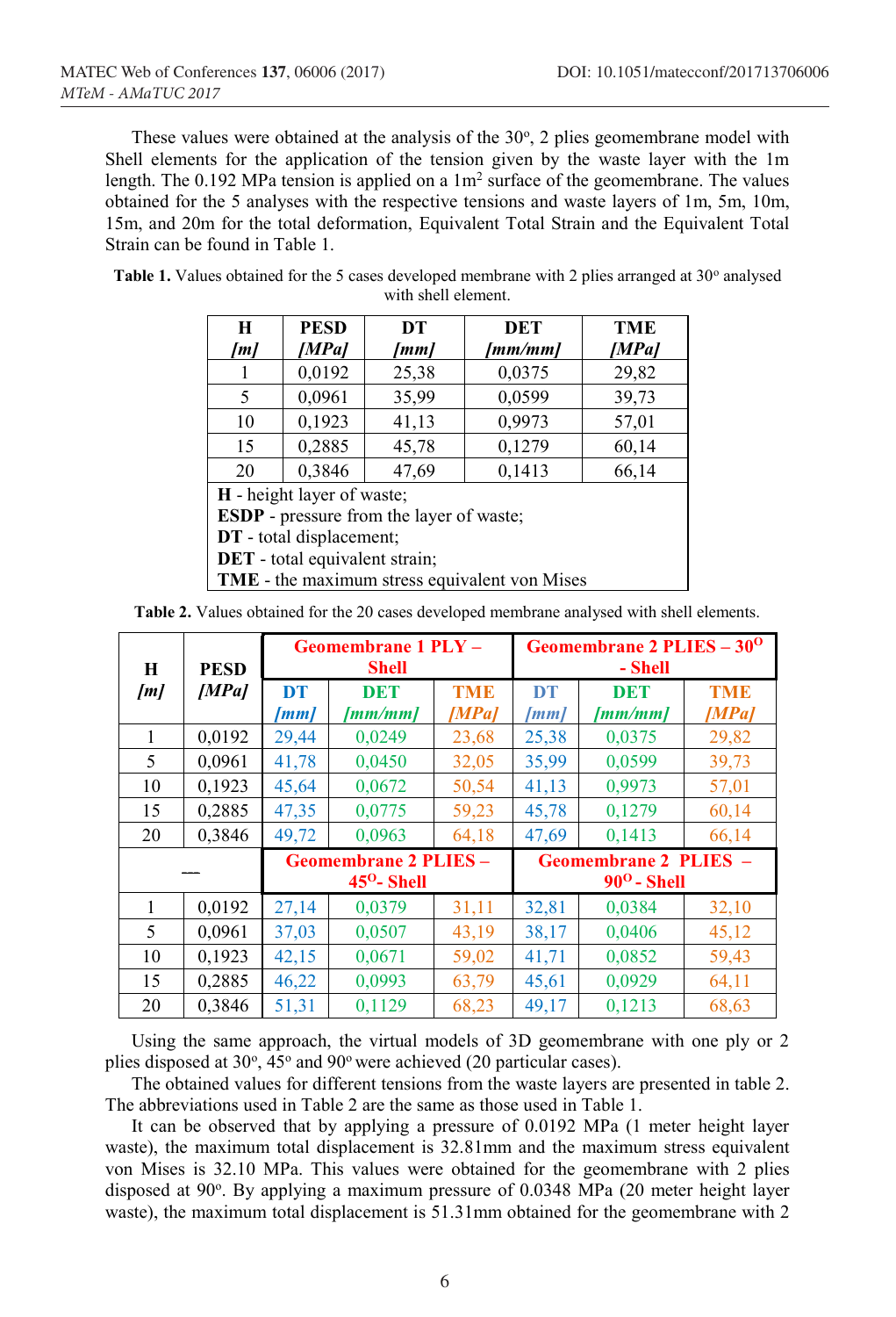plies disposed at 45°, whereas the maximum stress equivalent von Mises was reached for the geomembrane with 2 plies disposed at 90°.

## **4 Conclusions**

The main goal of this paper is to analyse the geomembrane behaviour, using the finite element method, in different situations. The main original contributions are the following. It was realised a numerical simulation of the geomembrane by the 4 developed models each and every one with 5 different loading cases. It was realized a static nonlinear analysis for all the developed cases with different vertical tensions representing different heights for the waste layer (1m, 2m, 10m, 15m, and 20m). In the paper are presented the analysis conditions for the simulations, the limit conditions and the material characteristics. There were extracted images for the maximum tensions Von Mises and for the total deformations of the geomembrane. By undergoing a comparative analysis with these cases, it resulted that:

• All evaluated parameters in all cases increase with the height of waste layer.

• For the maximum value of the waste layer (20 m), the total displacement is minimum for 2 plies disposed at  $30^{\circ}$  and maximum for 2 plies disposed at  $45^{\circ}$ , the total equivalent strain is minimum for 1 ply and maximum for 2 plies disposed at  $30^{\circ}$  and the maximum stress equivalent von Mises is minimum for 1 ply and maximum for 2 plies disposed at 90<sup>°</sup>

Because the appearance of the plies is inevitable at the mounting of the geomembrane it would be better to manage the disposition of these plies. According with this study it's important to avoid the situations when the values of the studied parameters are maximal because in these positions of the plies it is possible to damage the geomembrane with bad consequences on the good functioning and on the non-permeability of the ecological landfill.

We consider that the study is very important in order to achieve a good and correct mounting of the geomembrane.

#### **References**

- 1. D. Barbulescu, *Research on membrane protection dams against infiltration of local materials*, PhD Thesis, Technical University of Civil Engineering, Faculty of Hydrology, Bucharest, (2011).
- 2. S. J. E. Dickinson, *Physical Response of Composite Geomembrane/Geosinthetic Clay Liners under Simulated Landfill Conditions*, PhD Thesis, Queen's University, Kingston, Ontario, Canada (2008).
- 3. J. P. Giroud, K. Badu-Tweneboah, K.L. Soderman, **6**, 1019-1048 (1995).
- 4. P.J. Fox, J.D. Ross, J.M. Sura, R.S. Thiel, Geosyntetics International **5 (**18), 272-279 (2011).
- 5. Y.L. Kwang, G.C. Chin, J.H Taik, H.Y. Seong, *The Stress-Strain Behaviour of Geotextiles under Puncture Loads in a Liner System*, Proceedings of The Twelfth International Offshore and Polar Engineering Conference, Kitakyushu, Japan (2002).
- 6. S.M Merry, J.D Bray, Geosynthetics International **3 (**4), 517-536 (1996).
- 7. W. Haimin, S. Yiming, D. Linjun, T. Zhaoming, *Mechanical Behaviour of Interface between Composite Geomembrane and Permeable Cushion Material*, Hindawi Publishing Corporation, (2014).
- 8. A.Z. Katarzyna, D. Neil, F. Gary, D. Russel, V. Jones, B.Zhang, Geotextiles and Geomembranes, 224-235, (2014).